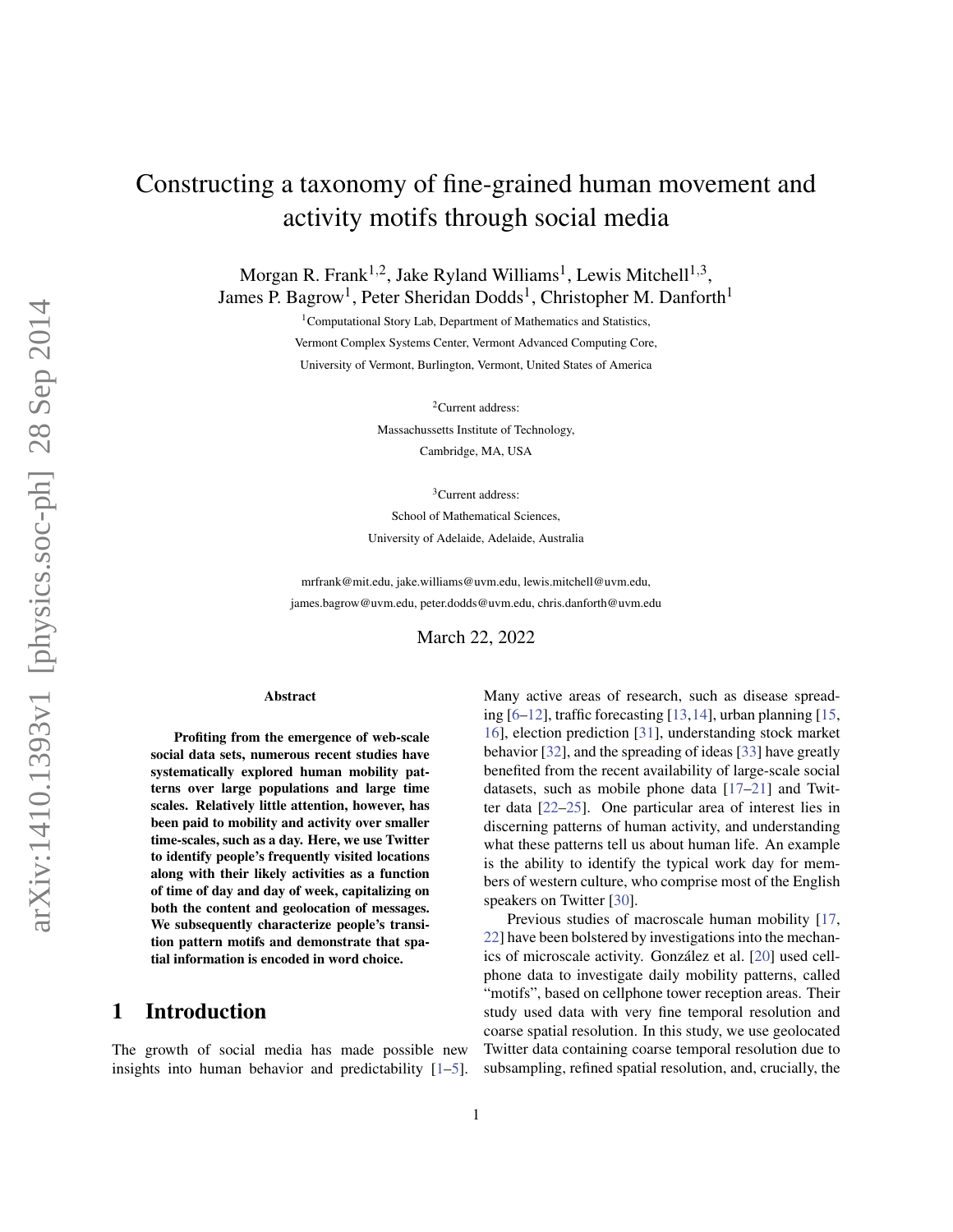<span id="page-1-0"></span>

Figure 1: Tweet hubs for an example prolific Twitter user. (Left) The raw locations for all of the geolocated tweets for this individual. The axes have been scaled to distance in meters from expected location to obfuscate the identity of the individual. (Right) A zoomed-in view of a subset of this individual's hubs of activity. Tweet locations are colored by hub, the legend list hubs ranked by frequency. Most hubs are positioned to the southeast of the centroid, while hubs 6, 7, and 8 appear in cluster to the northwest.

lexical content of the Twitter messages [\[22\]](#page-9-9). These differences provide the opportunity for us to use new methods and sensing techniques for understanding human behavior through social data.

Twitter is a social media platform where individuals author short messages, called "tweets", which they can choose to label with their exact location. The combination of message content and spatial location is especially novel in comparison to mobile phone data. We have seen that changes in the culture of a society may be reflected in large text corpora, such as the Google ngram dataset [\[34,](#page-10-4)[35\]](#page-10-5). Similarly, Twitter can provide large aggregated texts representing the underlying sentiment or well-being of a population of Twitter users [\[36,](#page-10-6) [37\]](#page-10-7). In previous work, we showed that Twitter word usage allows us to demonstrate the characteristics and similarities of American cities [\[23\]](#page-9-12), and to explore the relationship between travel and happiness [\[22\]](#page-9-9).

# 2 Methods

We collected a random ten percent of all Twitter activity through Twitter's garden hose API during 2011 and 2012. Many individuals choose to make their account public, and geolocate their messages from a GPS-enabled device, such as a smartphone. Approximately one percent of all Twitter activity is geolocated, and we collected roughly 150 million geolocated tweets during the time period of this study. Grouping the tweets by their sender, we identify "prolific" Twitter users as individuals with at least 600 geolocated tweets in our dataset. Given our sampling rate, we expect that these individuals each geolocated roughly 6000 messages during the 2 year period. We aim to investigate the daily pattern of life of these people. Prolific Twitter users in this study can be found all over the world, however the context analysis we present will reflect English speakers only. The entire user dataset is used to produce context-independent analysis. Prolific Twitter users are filtered to eliminate automated Twitter services, such as weather stations, emergency information, coupon services, job searching services, and even the Big Ben clock in London, England, by investigating repetitive message structure and repetition of key words. We obtained about 1,900 prolific Twitter users for this study, of which 1,000 are English speakers.

For each individual, we identify frequently visited spatial locations by finding geographic spatial clusters of geolocated tweets. We look for clusters containing at least 50 tweet locations such that the distance between any tweet in the cluster and the next closest tweet location in the cluster is at most 25 meters. We call such clusters "tweet hubs". Figure [1](#page-1-0) demonstrates an example individual's raw geolocated tweets along with their tweet hubs. We find that slight perturbations in these parameters do not change our results appreciably.

We use results from the American Time Use Survey (ATUS) [\[38\]](#page-10-8) conducted by the Bureau of Labor Statistics identifying activities by hour of the day in an effort to understand an individual's activity at a tweet hub. Par-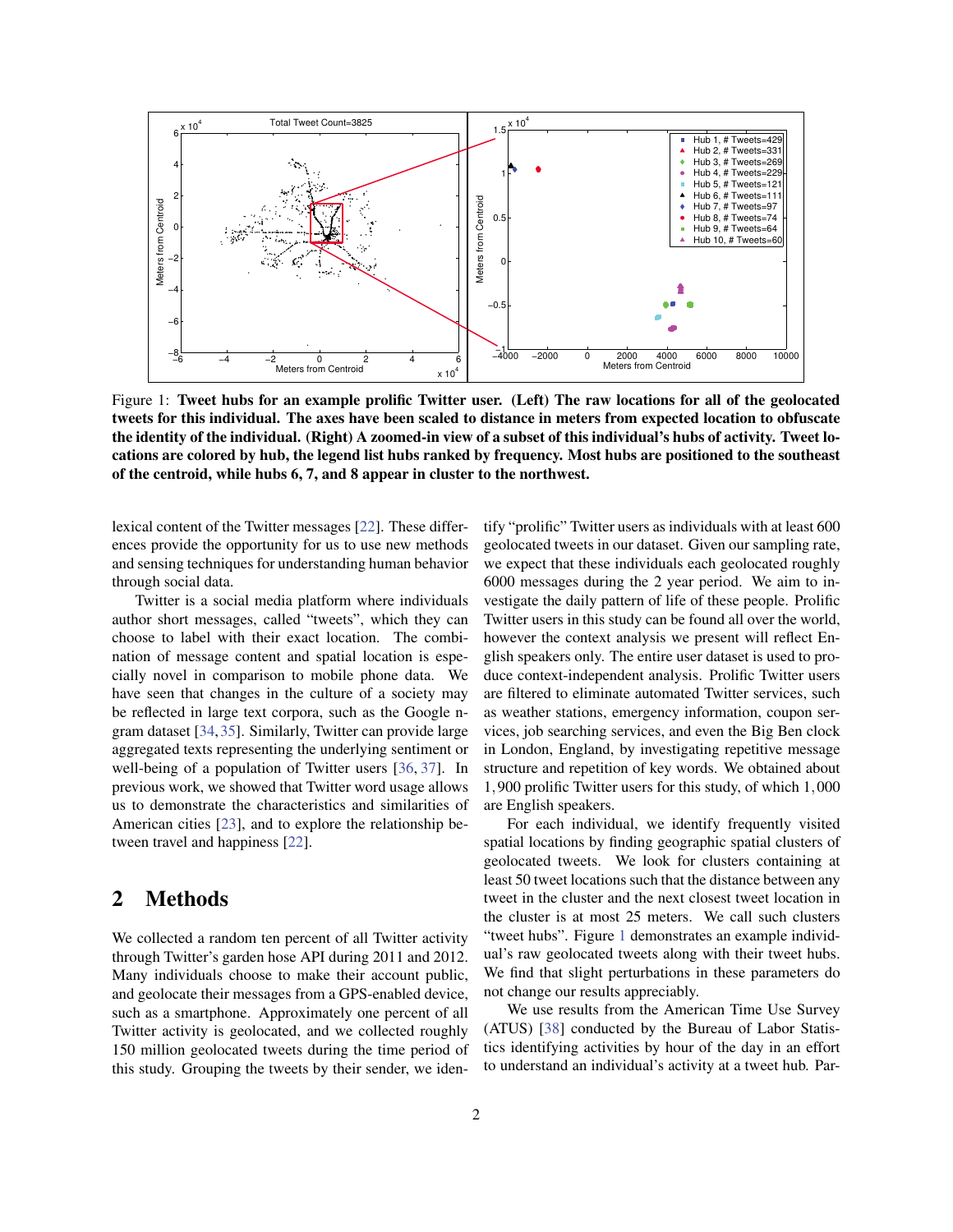<span id="page-2-0"></span>

Figure 2: (A) Probability density functions for each of the four activity classes in the American Time Use Survey [\[38\]](#page-10-8). (B) We combine the Sleep, Home, and Leisure curves from (A) to obtain a new "Home" hourly PDF representing non-working activity with a solid black line. The solid red line represents the Work curve. The dashed lines represent the hourly PDFs for occurrences of the words "work" and "sleep" on twitter during the years 2011 and 2012.

ticipants in this survey were individuals age 15 and over who were employed full-time on days they worked. These data were collected by averaging survey results conducted in the years 2008 through 2012. The four activity classifications are Sleep, Home, Work, and Leisure, and Fig. [2A](#page-2-0) exhibits the hourly probability density functions (hourly PDFs) for each of those classes. The Sleep and Work classes are each clearly distinct from the hourly PDFs of any other activity class. Also, the hourly PDFs for the Home and Leisure classes are similar in the evening hours, but the curve representing the Home class exhibits a small peak in probability in the morning hours that is absent for the Leisure hourly PDF. Our preliminary investigations demonstrated that there were insufficient numbers of tweet hubs of the Sleep activity classification to merit meaningful results, and a contextual analysis of the vocabularies for tweet messages contained in Home or Leisure tweet hubs showed surprising similarities making them indistinguishable (details on these analyses below). Therefore, we combine the Sleep, Home, and Leisure activity curves shown in Figure [2A](#page-2-0) to produce the new Home hourly PDF shown in Figure [2B](#page-2-0), which represents the union of the three separate activity classifications.

We classify each tweet hub as representing either a Home or Work activity by measuring the root mean square error (RMSE) between the tweet hub and ATUS PDFs. This method provides circumstantial evidence to explain why an individual frequents a particular area represented by a tweet hub. Figures [3A](#page-3-0) & [3B](#page-3-0) provide an example of this activity classification for tweet hubs from the individual in Fig. [1.](#page-1-0)

González et al. [[20\]](#page-9-11) viewed daily mobility patterns for

individuals as networks based on their cellphone tower reception: nodes represent tower reception areas and directed edges represent travel between two reception areas. Inspired by this idea, we construct "cumulative Twitter motifs" as networks where each tweet hub of a given individual is represented as a node and weighted directed edges exists between node *A* and node *B* if the individual had a geolocated tweet contained in tweet hub *A* and then authored a tweet from hub *B* within a two hour time period. We call this a "transition" from tweet hub A to tweet hub B. We ignore transitions that do not occur at least five times in our dataset. This construction does not achieve as precise a measurement of daily mobility for the individuals as in [\[20\]](#page-9-11), but nonetheless provides good approximations for the individuals' mobility patterns. This difference of methods is necessary because of the discrete temporal nature of the Twitter data. Our method of constructing cumulative Twitter motifs may result in networks with separate components (i.e., transitioning between locations in each of the components takes longer than two hours, or there is no data to provide evidence for a transition); we treat each of these components separately when investigating human mobility patterns. We present an example motif in Fig. [3C](#page-3-0).

The tweet message content provides a unique insight into the users' lives that is absent in other human mobility datasets. Previous studies [\[22–](#page-9-9)[25,](#page-9-10) [34](#page-10-4)[–37\]](#page-10-7) have demonstrated the usefulness of examining the vocabulary of large collections of tweets and other text sources. We demonstrate the predictive power of words used at a tweet hub by comparing binary decision trees [\[41](#page-10-9)[–43\]](#page-10-10) and bayesian document classifiers [\[44,](#page-10-11) [45\]](#page-10-12) as they predict the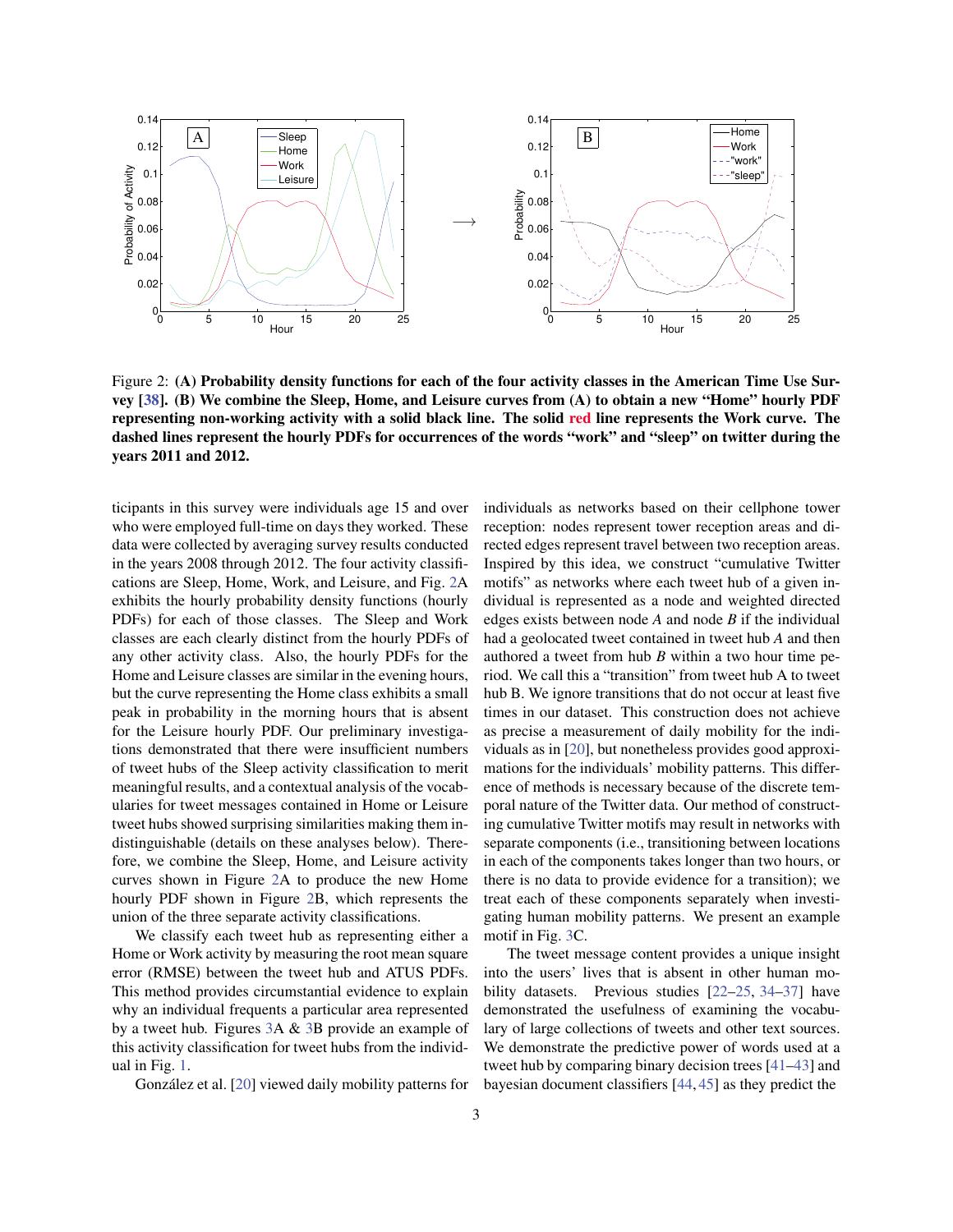<span id="page-3-0"></span>

Figure 3: An example Tweet hub classification and cumulative Twitter motif for the Twitter user from Fig. [1.](#page-1-0) (A) We classify the ten tweet hubs for this individual according to which of the activity class PDFs the hourly probability density function for that tweet hub is most similar to. For each of these tweet hubs, we provide the hourly PDF for that tweet hub in the color corresponding to the color of that tweet hub in Figure [1](#page-1-0) in the right plot (note this same plot is provided in (D) for reference). The resulting hub classification is provided above each of the PDFs, and the PDF of the activity class is provided as a dashed line for comparison. We perform a similar treatment to obtain the daily classifications shown in panel (B). (C) The cumulative Twitter motif for the example individual with the nodes labeled by tweet hub and colored by the activity classification assigned to that tweet hub. Home-activity nodes 6, 7, & 8 are nearly their own network component, and this separation from the rest of the tweet hubs is reflected in the spatial distance shown in (D).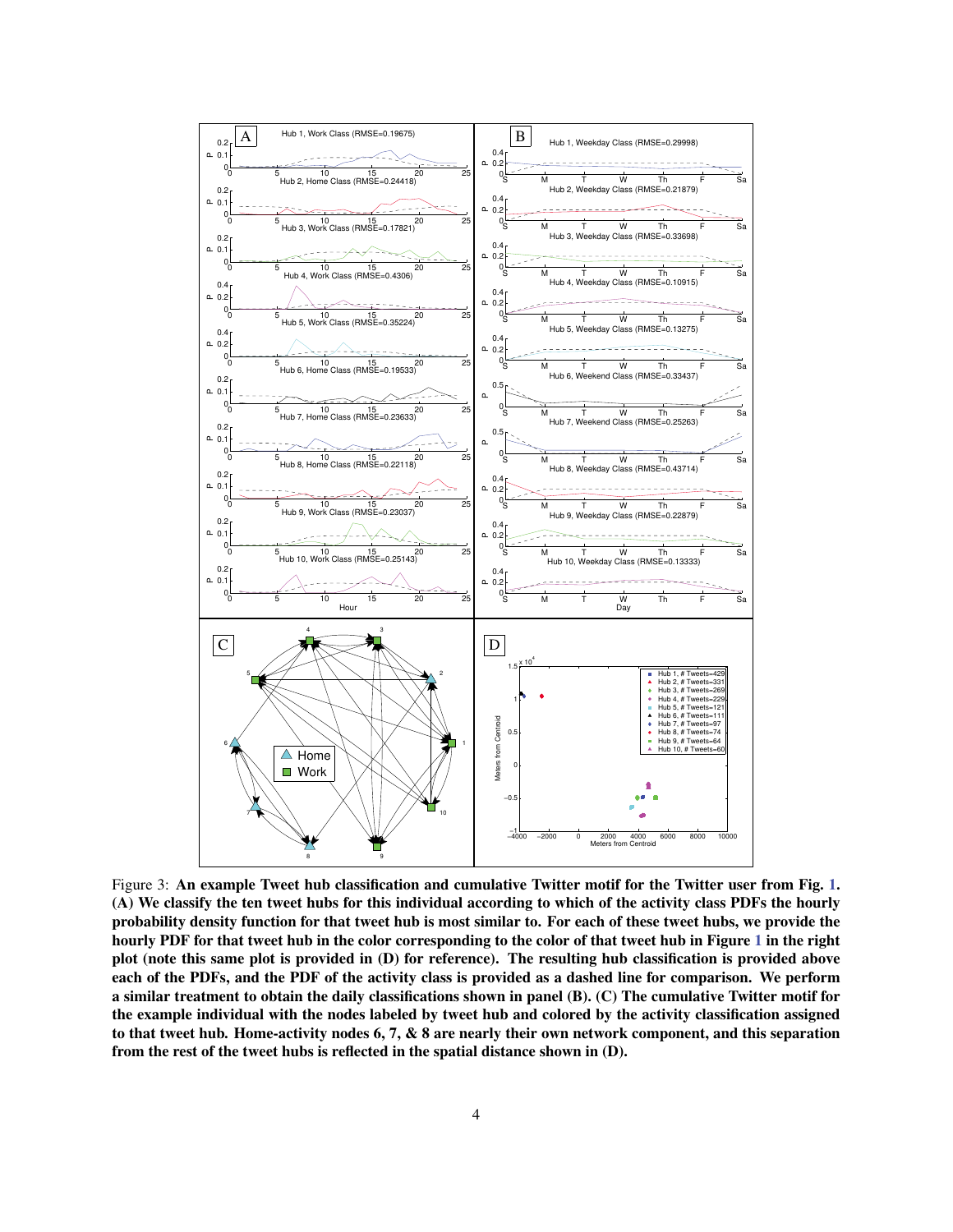activity classifications of tweet hubs in our dataset using word counts for the 50,000 most frequently used words in the English language according to Google Books, music lyrics, New York Times articles, and Twitter messages [\[24\]](#page-9-13). For each of these words, we obtain a word count representing the number of occurrences of that word in a text. As a baseline, we will note the improvement in the percent of correct activity class predictions yielded from a null predictor, which is obtained by randomly permuting the true tweet hub classifications in our dataset and noting which classifications remain correct. The probability of a correct prediction under this process is given by

$$
P(\text{correct}) = P(\text{Home})^2 + P(\text{Work})^2, \tag{1}
$$

where  $P(\text{Home}) = 0.65$  and  $P(\text{Work}) = 0.35$  according to tweet hubs taken from English speaking Twitter users. This results in a binomial distribution with a mean of  $P(\text{correct}) = 0.545$  and a variance of  $P(\text{correct})$ (1 –  $P(\text{correct})$ ) = 0.248. We could have naively assumed each activity classification is equally likely to occur, but the comparison to the more sophisticated null model is more realistic.

We randomly select half of the tweet hubs in our dataset as training data for a binary decision tree. The remaining tweet hubs are our validation dataset. To construct the binary decision tree, we first examine every possible binary split on each of the 10,000 word counts. We select the split that minimizes Gini's index [\[39,](#page-10-13)[40\]](#page-10-14), which measures the diversity of the resulting classification predictions. We represent the word count and the binary splitting criterion as a node on the decision tree with two child nodes. We recursively repeat this procedure for the children nodes until a node is found to yield predictions of only one class type according to the training data. Nodes with no children are called "leaf nodes". It is often found that binary decision trees over-fit the training data during construction, and improvements in prediction on validation data can be obtained by systematically removing, or "pruning", leaf nodes and nodes that are below a certain depth. We select the level of pruning that maximizes the percent of correct predictions on the validation data.

In training the bayesian document classifiers, we randomly select half of the tweet hubs to be training data, and we leave the remaining tweet hubs for validation. We restrict to  $N = 1,000$  most frequently occurring words in tweet hubs from the training dataset. For each activity classification, we combine and normalize the word counts from tweet hubs of that class in the training data to obtain a likelihood of the word occurring given the activity class. We denote this by  $P(w_i | c)$  where  $w_i$  is the *i*th word for  $i \in \{1, \ldots, 1000\}$ , and  $c \in \{\text{Home}, \text{Work}\}\$ is the activity

classification. Thus, given a tweet hub, *H*, the posterior probability that *H* is of class  $c_H = c$  is given by

<span id="page-4-0"></span>
$$
P(c_H = c) = P(c) \cdot \prod_{i=1}^{N} P(w_i \mid c)^{f_H(w_i)},
$$
 (2)

where  $P(c)$  is the probability of activity classification  $c$ and  $f_H(w_i)$  is the frequency of word  $w_i$  occurring in tweet hub *H*. The activity classification with greatest posterior probability is selected as the predicted activity classification for *H*.

Calculating the posterior probabilities in Eq. [2](#page-4-0) directly can lead to large computer roundoff errors. Thus, we instead consider the log probability when implementing the classifier. This allows us to frame the calculation in terms of minimizing surprisal as opposed to maximizing likelihood. Furthermore, since the two activity classifications in our dataset exist in roughly equal proportions, the majority of variation in the posterior probabilities is due to the likelihood function and the performance of the bayesian document classifier is not appreciably diminished by assuming a flat prior probability distribution, i.e.,  $P(\text{Home}) = P(\text{Work})$ . Accordingly, Eq. [2](#page-4-0) becomes

<span id="page-4-1"></span>
$$
-\log P(c_H = c) = -\log(2) - \sum_{i=1}^{N} f_H(w_i) \cdot \log P(w_i \mid c).
$$
\n(3)

Equation [\(3\)](#page-4-1) provides an interesting opportunity to determine which words discriminate most strongly between the two activity classifications. We examine the difference in the logs of the two posterior probabilities,  $P_{\text{comp}}$ , for a tweet hub *H*, to find

<span id="page-4-2"></span>
$$
P_{\text{comp}} = \sum_{i=1}^{N} f_H(w_i) \Big( \log P(w_i \mid \text{Home}) - \log P(w_i \mid \text{Work}) \Big). \tag{4}
$$

We can rank words by their contribution to the total by examining the sum term by term. This ranking allows us to see the contextual differences in the vocabularies of the Home and Work activity classifications.

# 3 Results

We first investigate global statistics after identifying tweet hubs for each of the prolific Twitter users. Figure [4A](#page-5-0) shows the probability an individual has *N* tweet hubs. As was found in [\[20\]](#page-9-11), we observe a trend that is approximately lognormal and is well modeled by

$$
F(N; \mu, \sigma) = \frac{\exp\left(-\frac{(\ln N - \mu)^2}{2\sigma^2}\right)}{\sqrt{2\pi}N\sigma},
$$
\n(5)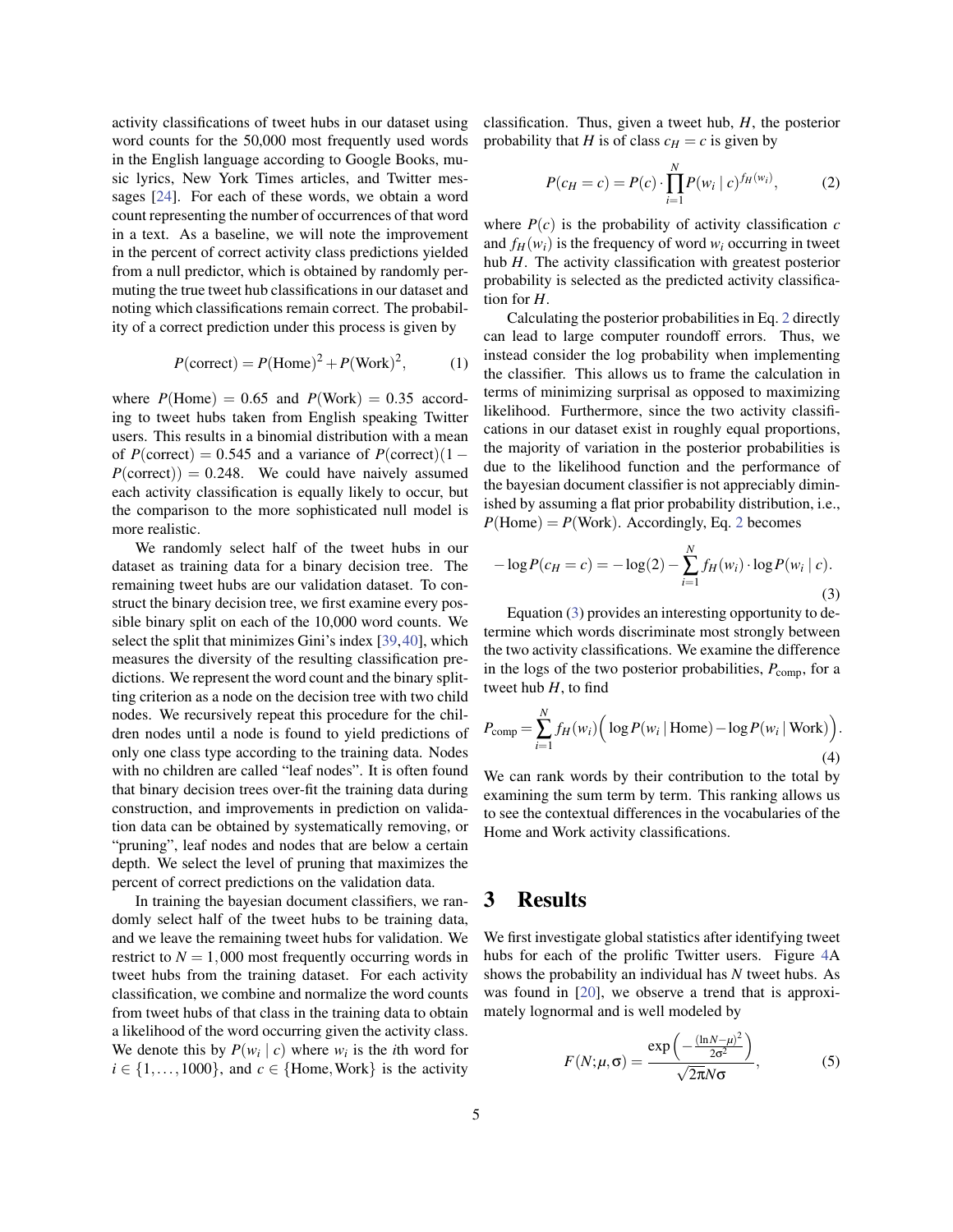<span id="page-5-0"></span>

Figure 4: (A) A semi-logarithmic plot demonstrating the lognormal relationship between the number of tweet hubs (*N*) to the probability of individuals with that many tweet hubs. As was found in [\[20\]](#page-9-11), we see that the relationship is well modeled by  $F(N) = \exp \left(-\frac{(\ln N - \mu)^2}{2\sigma^2}\right)$  $2\sigma^2$  $)/$ √ 2π $N$ σ) with  $\mu = 1$  and  $\sigma = 1/2$  (red dashed line); however, we find that the model fits our data slightly better in terms of least squares with  $\mu \approx 1.19$  and  $\sigma \approx 0.48$ (green dashed line). (B) After ranking the tweet hubs of each individual by tweet count, we compare tweet hub rank to the probability of the individual of that tweet hub tweeting from that tweet hub. For each hub rank, we provide a box-plot of the probabilities of tweets occurring in tweet hubs of that rank. Outliers are represented by red crosses. We provide a green solid line with slope −1 as a guide for the eye. The box-plots for lower ranking tweet hubs represent many more data points than the box-plots for the higher ranking tweet hubs because only a few individuals were found to have more than 10 tweet hubs (see A). (C) The distributions for RMSE for the tweet hub hourly PDFs compared to the activity PDF they were most similar to.

where  $\mu = 1$ , and  $\sigma = 1/2$ ; however, a slightly better fit in the least squares sense is obtained when  $\mu = 1.19$  and  $\sigma = 0.48$ . This finding supports the "universal law" pro-posed by González et al. in [[20\]](#page-9-11). Figure [4B](#page-5-0) demonstrates the relationship between ranking tweet hubs by tweet count and the probability that the individual sent a tweet from that hub. We provide a line with slope  $-1$  as a guide for the eye. This linear trend may represent some underlying mechanism, but we do not endeavor to explore this further here.

We found that 68% (65% for English speakers) of tweet hubs in our dataset were classified as Home, while 32% (35% for English speakers) were classified as Work. Figure [4C](#page-5-0) shows us how similar hourly PDFs for tweet hubs in our dataset were when compared to the activity class PDF (Fig. [2\)](#page-2-0) the tweet hub was classified as. We find that the root mean square error when comparing the hourly PDFs for tweet hubs and their activity classifications is almost always less than 0.4, indicating that our classification method is performing reasonably well in terms of PDF similarity.

We investigate the cumulative Twitter motifs in Fig. [5,](#page-6-0) where we provide networks for each motif component that we encountered at least 1% of the time. Each directed edge in these networks is labeled to show what fraction of transitions between tweet hubs in that component is explained by that edge. The nodes also have subplots displaying the probabilities for the tweet hub to have each of the activity classifications. The final plot shows the probabilities of observing each of the prominent motif components.

We first notice that over 60% of cumulative network components were found to be an isolated point or a 2 cycle (i.e. the Rank 1 or Rank 2 networks). Interestingly, one of the nodes in the 2-cycle is more likely to represent a Work tweet hub than the other and the edge originating from this node represents almost two-thirds of the transitions between these tweet hubs. This reflects the finding in [\[22,](#page-9-9) [24\]](#page-9-13) that the volume of Twitter activity is increased in the evening when a working Twitter user would be commuting from work or school to home.

We next note that the rank 4 through 8 motif components represent three hubs. The Rank 4, 5, 7, & 8 networks suggest that nodes that are more likely to be Home than Work tend to have higher degrees, and the sum of weights from incoming edges tends to outweigh the sum of weights from outgoing edges. These observations suggest these nodes play a central role in the mobility patterns represented by these networks.

We capitalize on the content of the Twitter messages by comparing binary decision trees and bayesian document classifiers in predicting the activity classifications of tweet hubs based only on the vocabulary of the tweets contained in those hubs. In Fig. [6,](#page-7-0) we compare the percent of correct classification predictions with the null model. Points to the right of the black vertical dashed line repre-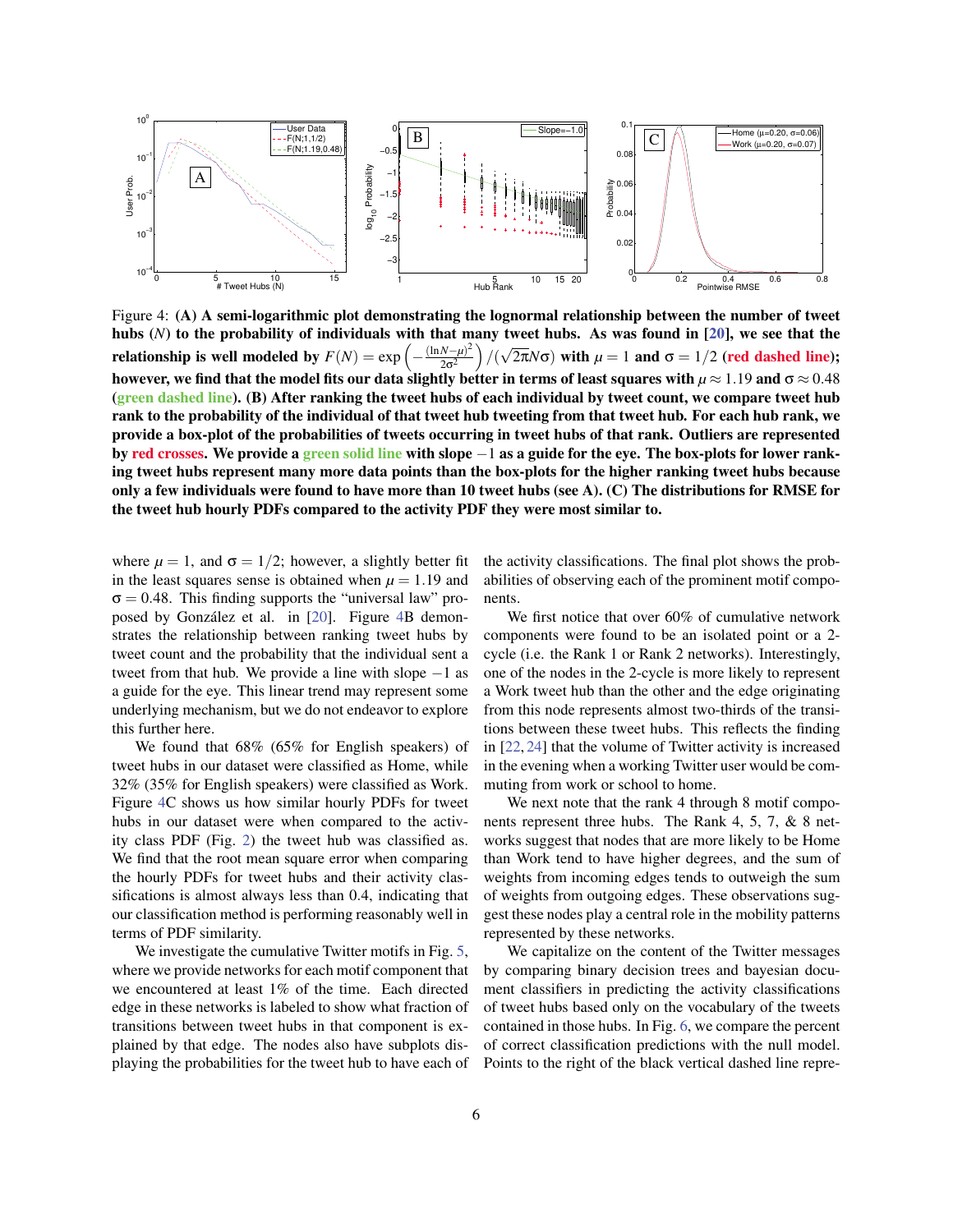<span id="page-6-0"></span>

Figure 5: We construct aggregated Twitter mobility motifs for each prolific user as directed networks, where tweet hubs for that user are represented by nodes, and a directed edge from node A to node B exists if a tweet was sent from tweet hub A and another tweet was sent from tweet hub B at most two hours apart. We separate each of these networks into their components and group these isomorphic subnetworks while counting how many of each transition between nodes occurs and the activity classification types of each of the nodes. We rank these subnetworks by occurrences among the prolific users and display the most common subnetworks in panels 1-8. The edges are labelled to convey the fraction of observed transitions represented by that edge. The nodes each have a subplot showing the probabilities that the tweet hub represented by that node has each of the activity classifications (H=Home, W=Work). The last panel shows the probabilities of these subnetworks in rank-order, along with a subplot containing the same distribution on a log-scale.

sent predictions that performed better than the null model distribution with a p-value $< 10^{-3}$ . For the binary decision tree and the bayesian document classifier, we randomly select half of the prolific Twitter users in our dataset as training data and we record the percent of the correct activity classifications on the remaining half of the users as validation. Repeating this procedure for 3,000 trials, we obtain the blue and green distributions, representing the predictive power of the binary decision tree and the bayesian document classifier, respectively.

Both prediction methods yield a proportion of cor-

rect classification predictions that perform better than expected from the null model (i.e. p-value $< 10^{-3}$ ). On average, the null model yielded correct predictions 54.5% of the time, the binary decision tree yielded correct predictions 59.6% of the time, and the bayesian document classifier yielded correct predictions 60.7% of the time. Throughout several trials of training and validating our predictors, we found that 15% of Home tweet hubs and 20% of Work tweet hubs were correctly classified at least 99% of the time, indicating classification predictions were not random and not biased towards one class despite the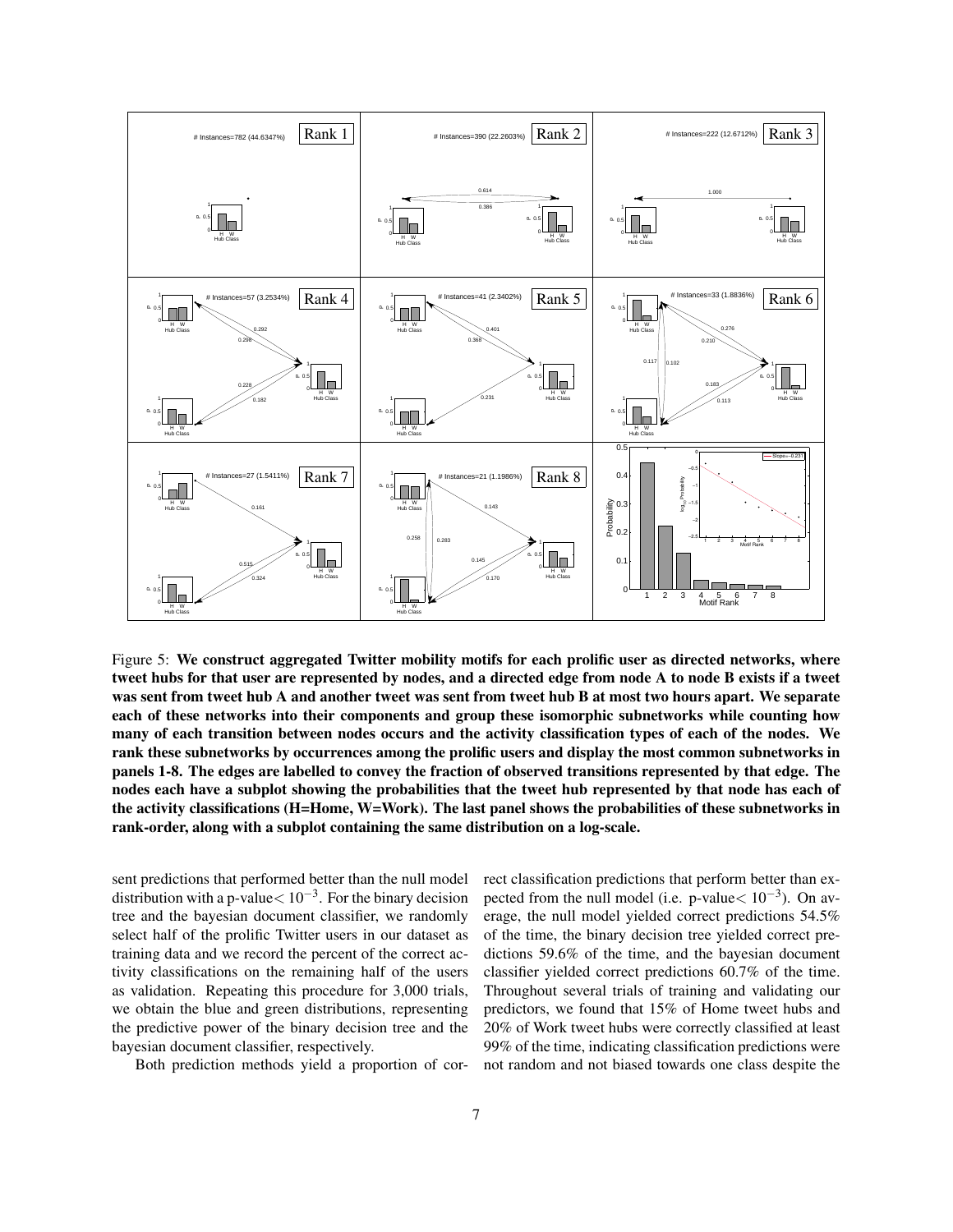<span id="page-7-0"></span>

Figure 6: (Red) The distribution of percent of correct predictions using the null model. (Blue) The distribution of percent of correct predictions using pruned binary decision tree. (Green) The distribution of percent of correct predictions using the bayesian document classifier. The dashed line represents the value of the null model distribution above which has a p-value $< 10^{-3}$ .

different number of hubs of each class (see Fig. [4C](#page-5-0)). Furthermore, both of these predictive methods allow us to see which words contribute the most to the predictions. We provide the words that most strongly discriminate between Home (Fig. [7A](#page-8-1)) and Work (Fig. [7B](#page-8-1)). We see that pronouns (e.g. "i", "you", "she"), slang (e.g. "lol", "lmfao", "gonna"), and profanity (e.g. "a\*\*", "b\*\*ch") are more likely to occur from a Home tweet hub than from a Work tweet hub. On the other hand, references to time of day (e.g. "lunch", "afternoon", "goodmorning"), references to weekdays, and references to work (e.g. "business", "working") are more likely to occur at Work tweet hubs.

# 4 Discussion

The purpose of this study is to use geolocated Twitter data to understand and characterize aspects of daily human life, such as identifying key spatial locations, how people travel between their locations, and why they visit those locations. Our work improves our understanding of sociotechnical systems in a way that may improve traffic models, models of disease spread, and current methods of urban planning by introducing methods for utilizing largescale Twitter data that is abundant and publicly available. Using Twitter data for understanding sociotechnical systems grants us the interesting opportunity to use the content in the tweet messages to both asses our methods of characterizing human activity at key locations and infer the activities of individuals at locations with more incomplete data.

We find evidence in our Twitter data to support observations on human mobility made through other data sources. For example, Fig [4A](#page-5-0) exhibits a lognormal distribution of tweet hub counts that agrees the finding of González et al. [[20\]](#page-9-11), which employed both survey and cellphone data. Furthermore, we find agreement with previous studies finding that the mobility patterns of most people are explained by just three locations, and tweet hubs representing Home activity are more likely to play a centralized role in the mobility pattern (see Fig. [4A](#page-5-0) & Fig. [5\)](#page-6-0). Finally, we find that we are more able to capture data from commutes from Work locations to Home locations, which may be related to previous findings regarding increased tweet volume in the latter portion of each day [\[22,](#page-9-9) [36\]](#page-10-6). These conclusions may inform future studies by reducing the degrees of freedom required to model human mobility dynamics.

We have introduced novel methods for observing characteristics of the daily lives of prolific Twitter users. Providing a way to identify key locations for individual users as tweet hubs allows us to analyze their mobility between those spatial locations, as well as attempt to understand why they visit those locations. We demonstrate our methods' ability to achieve the binary classification of tweet hubs between Home and Work by observing a notable subset of tweet hubs with activity classifications that are correctly identified almost all of the time, despite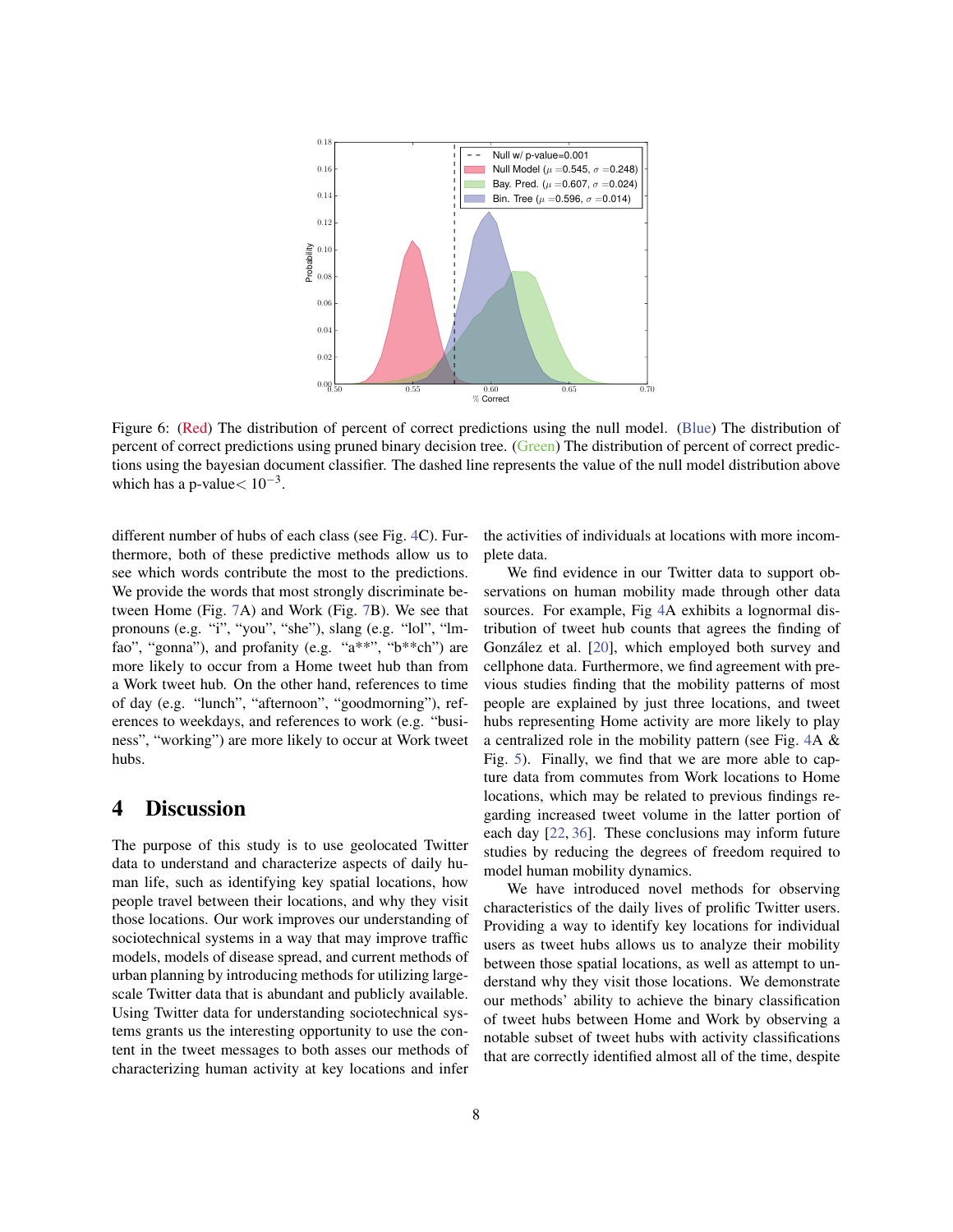<span id="page-8-1"></span>

Figure 7: Words ranked by their percent contributions to  $P_{\text{comp}}$  as terms in the sum from Eq. [\(4\)](#page-4-2) for tweet hubs that were consistently classified as Home (A), or Work (B).

the difference in sample sizes among the Home and Work tweet hubs and regardless of what subset of our data we use to train our methods (see Fig. [6\)](#page-7-0). Furthermore, an analysis of the distinguishing words for the two activity classes for the consistently correctly classified hubs supports our classifications by demonstrating the use of slang, profanity, and pronouns at Home, while tweets sent from Work hubs contained more formal grammar with references to work, time of the day, and day of the week (see Fig. [7\)](#page-8-1).

Finally, our use of the words contained in tweets from

# References

- <span id="page-8-0"></span>[1] R.W. Lariscy, E.J. Avery, K.D. Sweetser, P. Howes. *An examination of the role of online social media in journalists source mix*. Public Relations Review, Volume 35, Issue 3, September 2009, Pages 314316 http://dx.doi.org/10.1016/j.pubrev.2009.05.008
- [2] B.G. Smith. *Socially distributing public relations: Twitter, Haiti, and interactivity in social media Public Relations Review*, Volume

hubs introduces the exciting power of the content at a location to aid in identifying an individual's activity at that location. Fig. [7](#page-8-1) provides evidence that just the vocabulary of tweets sent from a location allows us to accurately predict the activities of the individual at that location. A more detailed understanding of language along with more sophisticated computational methods will allow researchers to identify the activities of an individual at a key location with greater sensitivity, beyond a binary classification.

36, Issue 4, November 2010, Pages 329335. http://dx.doi.org/10.1016/j.pubrev.2010.08.005

- [3] K.D. Sweetser, T. Kelleher. *A survey of social media use, motivation and leadership among public relations practitioners*. Public Relations Review, Volume 37, Issue 4, November 2011, Pages 425428. http://dx.doi.org/10.1016/j.pubrev.2011.08.010
- [4] E. Fischer, A.R. Reuber. *Social interaction via new social media: (How) can interactions on Twitter affect effectual thinking and be-*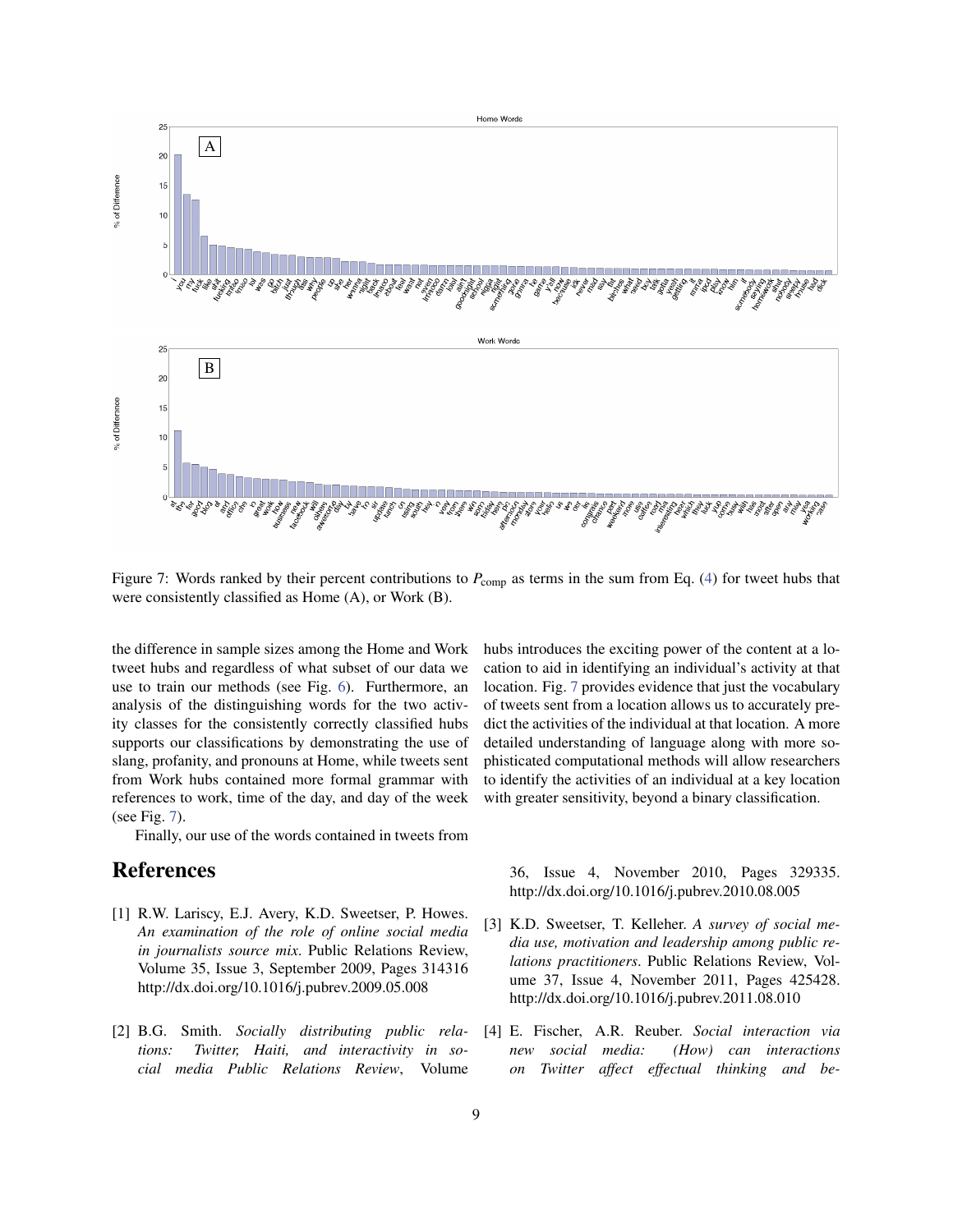*havior?*. Journal of Business Venturing, Volume 26, Issue 1, January 2011, Pages 118. http://dx.doi.org/10.1016/j.jbusvent.2010.09.002

- <span id="page-9-0"></span>[5] A.S. Huberman (2010) *Predicting the future with social media*. pp. 492499.
- <span id="page-9-1"></span>[6] V. Colizza, A. Barrat , M. Barthelemy, A.-J. Valleron & A. Vespignani. *Modeling the worldwide spread of pandemic influenza: baseline case and containment interventions.* PLoS Medicine 4, 95110 (2007).
- [7] S. Eubank et al. *Controlling epidemics in realistic urban social networks*. Nature 429, 180184 (2004).
- [8] L. Hufnagel, D. Brockmann, & T. Geisel. *Forecast and control of epidemics in a globalized world*. Proc. Natl Acad. Sci. USA 101, 1512415129 (2004).
- [9] C. Viboud, O.N. Bjomstad, D.L. Smith, L. Simonsen, M.A. Miller, B.T. Grenfell. 2006. *Synchrony, waves, and spatial hierarchies in the spread of influenza*. Science 312, 447-451. (doi:10.1126/science.1125237)
- [10] N.M. Ferguson, D.A.T. Cummings, C. Fraser, J.C. Cajka, P.C. Cooley , D.S. Burke. 2006. *Strategies for mitigating an influenza pandemic*. Nature 442, 448- 452. (doi:10.1038/nature04795)
- [11] M.L. Ciofi degli Atti, S. Merler, C. Rizzo, M. Ajelli, M. Massari, P. Manfredi, C. Furlanello, G.S. Tomba, M. Iannelli. (2008) *Mitigation measures for pandemic influenza in Italy: an individual based model considering different scenarios*. PLoS ONE 3, e1790. (doi:10.1371/journal.pone.0001790)
- <span id="page-9-2"></span>[12] M. Ajelli, B. Gon calves, D. Balcan, V. Colizza, H. Hu, J.J. Ramasco, S. Merler, A. Vespignani. (2010) *Comparing large-scale computational approaches to epidemic modeling: agent-based versus structured metapopulation models*. BMC Infect. Dis. 10, 190. (doi:10.1186/1471-2334-10-190)
- <span id="page-9-3"></span>[13] R. Schlich & K.W. Axhausen. *Habitual travel behaviour: evidence from a six-week travel diary.* Transportation 30, 1336 (2003).
- <span id="page-9-4"></span>[14] R. Kitamura, C. Chen, R.M. Pendyala, & R. Narayaran. *Micro-simulation of daily activitytravelpatterns for traveldemand forecasting*.Transportation27,2551 (2000).
- <span id="page-9-5"></span>[15] M.W. Horner & M.E.S. OKelly. *Embedding economies of scale concepts for hub networks design*. J. Transp. Geogr. 9, 255265 (2001).
- <span id="page-9-6"></span>[16] M.C. González, P.G. Lind, & H.J. Herrmann. A *system of mobile agents to model social networks.* Phys. Rev. Lett. 96, 088702 (2006).
- <span id="page-9-7"></span>[17] M.C. González, C.A. Hidalgo,  $\&$  A.L. Barabási. *Understanding individual human mobility patterns.* Nature, Vol. 453, No. 7196. (2008), pp. 779-782, doi:10.1038/nature06958
- [18] J.P. Bagrow & Y.-R. Lin. *Mesoscopic Structure and Social Aspects of Human Mobility*. PLoS ONE, 7 (5): e37676 (2012)
- [19] C.A. Hidalgo & C. Rodriguez-Sickert. *The dynamics of a mobile phone network.* Physica A 387, 30173024 (2008).
- <span id="page-9-11"></span>[20] C.M. Schneider, V. Belik, T. Couronné, Z. Smoreda,  $&$  M.C. González. *Unravelling daily human mobility motifs*. Journal of The Royal Society 10 (84). doi:10.1098/?rsif.2013.0246
- <span id="page-9-8"></span>[21] D. Wang, D. Pedreschi, C. Song, F. Gionatti, & A.- L. Barabási. (2011) *Human mobility, social ties, and link prediction.* In: KDD, pp 11001108
- <span id="page-9-9"></span>[22] M.R. Frank, L. Mitchell, P.S. Dodds, C.M. Danforth. *Happiness and the Patterns of Life: A Study of Geolocated Tweets*. Nature Scientific Reports. (2013) Macmillan Publishers LiMITed. http://dx.doi.org/10.1038/srep02625
- <span id="page-9-12"></span>[23] L. Mitchell, K.D. Harris, M.R. Frank, P.S. Dodds, C.M. Danforth. *The Geography of Happiness: Connecting Twitter sentiment and expression, demographics, and objective characteristics of place*. PLoS ONE. http://www.plosone.org/article/info:doi/10.1371/ journal.pone.0064417
- <span id="page-9-13"></span>[24] P.S. Dodds, K.D. Harris, I.M. Kloumann, C.A. Bliss, C.M. Danforth. (2011) *Temporal Patterns of Happiness and Information in a Global-Scale Social Network: Hedonometrics and Twitter.* PLoS ONE 6(12): e26752. doi:10.1371/journal.pone.0026752
- <span id="page-9-10"></span>[25] C.A. Bliss, I.M. Kloumann, K.D. Harris, C.M. Danforth, P.S. Dodds. (2012) *Twitter reciprocal reply networks exhibit assortativity with respect to happiness.* Journal of Computational Science 3(5), pp. 388-397, http://dx.doi.org/10.1016/j.jocs.2012.05.001
- [26] A.-L. Barabási. *The origin of bursts and heavy tails in human dynamics.* Nature 435, 207211 (2005).
- [27] D. Brockmann, L. Hufnagel, & T. Geisel. *The scaling laws of human travel.* Nature 439, 462465 (2006).